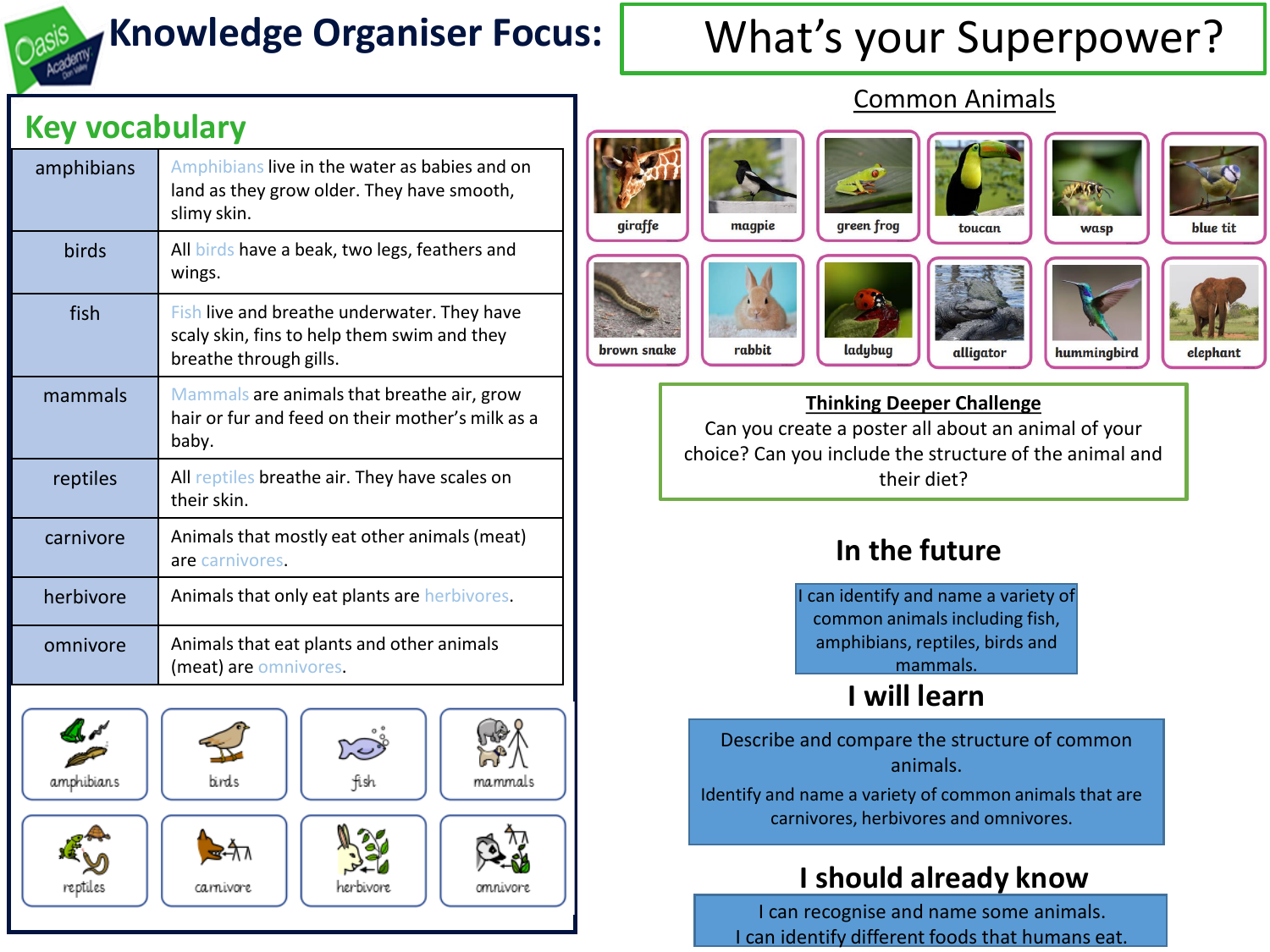

# **Knowledge Organiser Focus:** What's your Superpower?